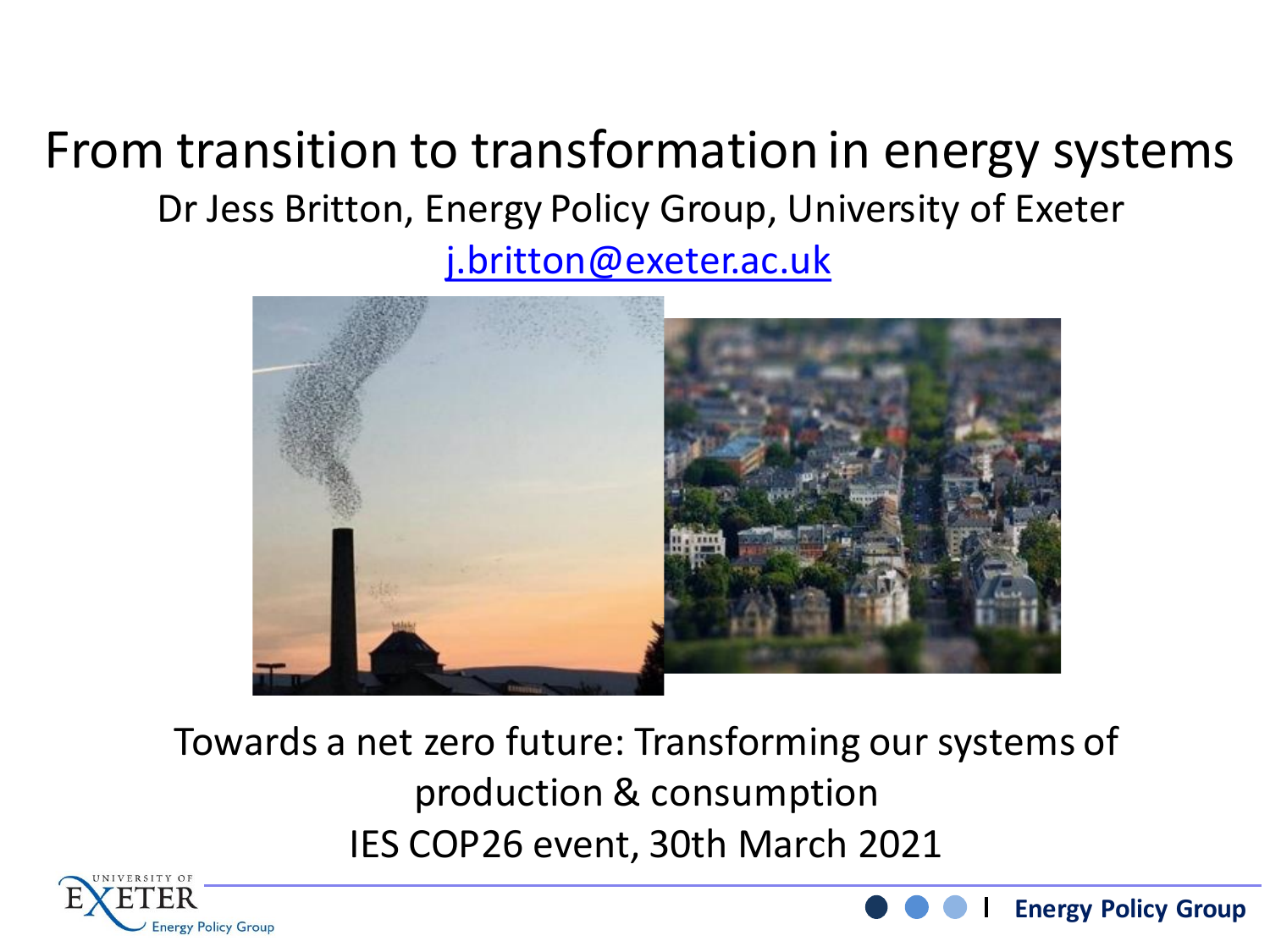## Renewable power generation

- Now mainstream cost competitive in most countries
- Increases in renewable generation capacity outpacing fossil fuel and nuclear combined
- But still a long way to go...



Estimated Renewable Energy Share of Global Electricity Production, End-2019

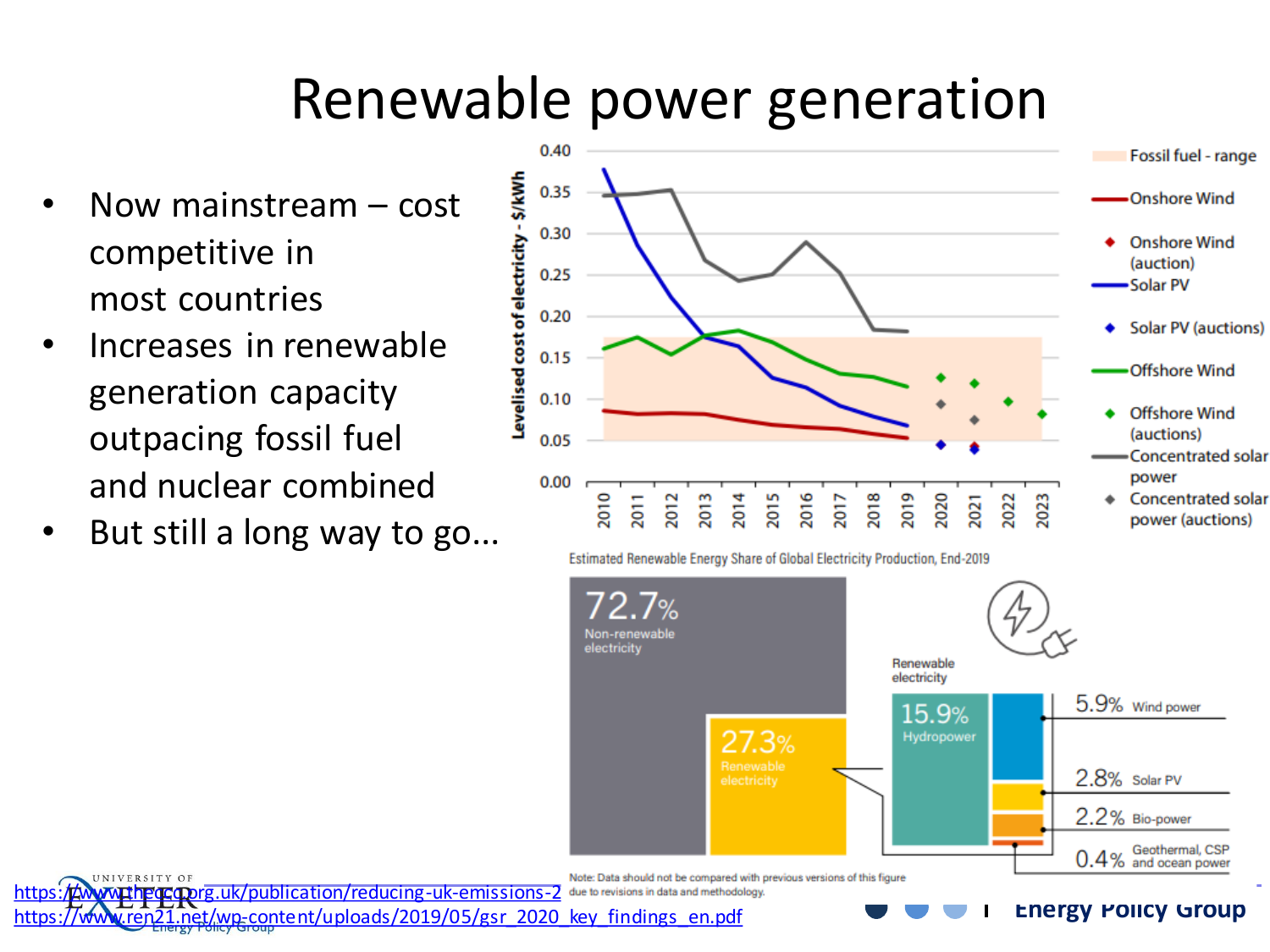### Renewable power generation

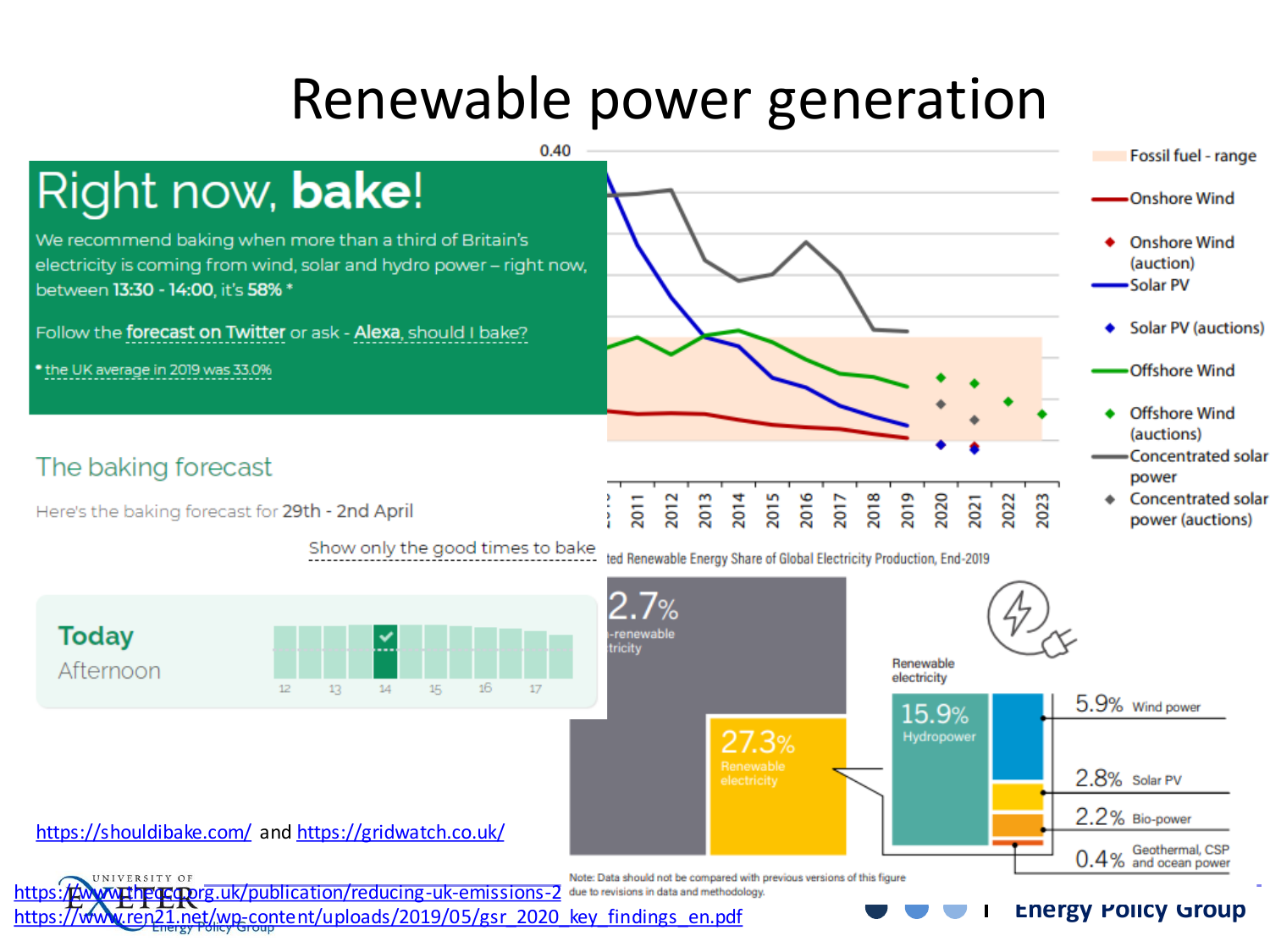# Shifting challenges

- Challenge now about integration across power, heat and transport
- These changes are far more transformative and are likely to require more varied and localised approaches

**Energy Policy Group** 

Renewable Share of Total Final Energy Consumption, by Final Energy Use, 2017



Power = red Industry = brown

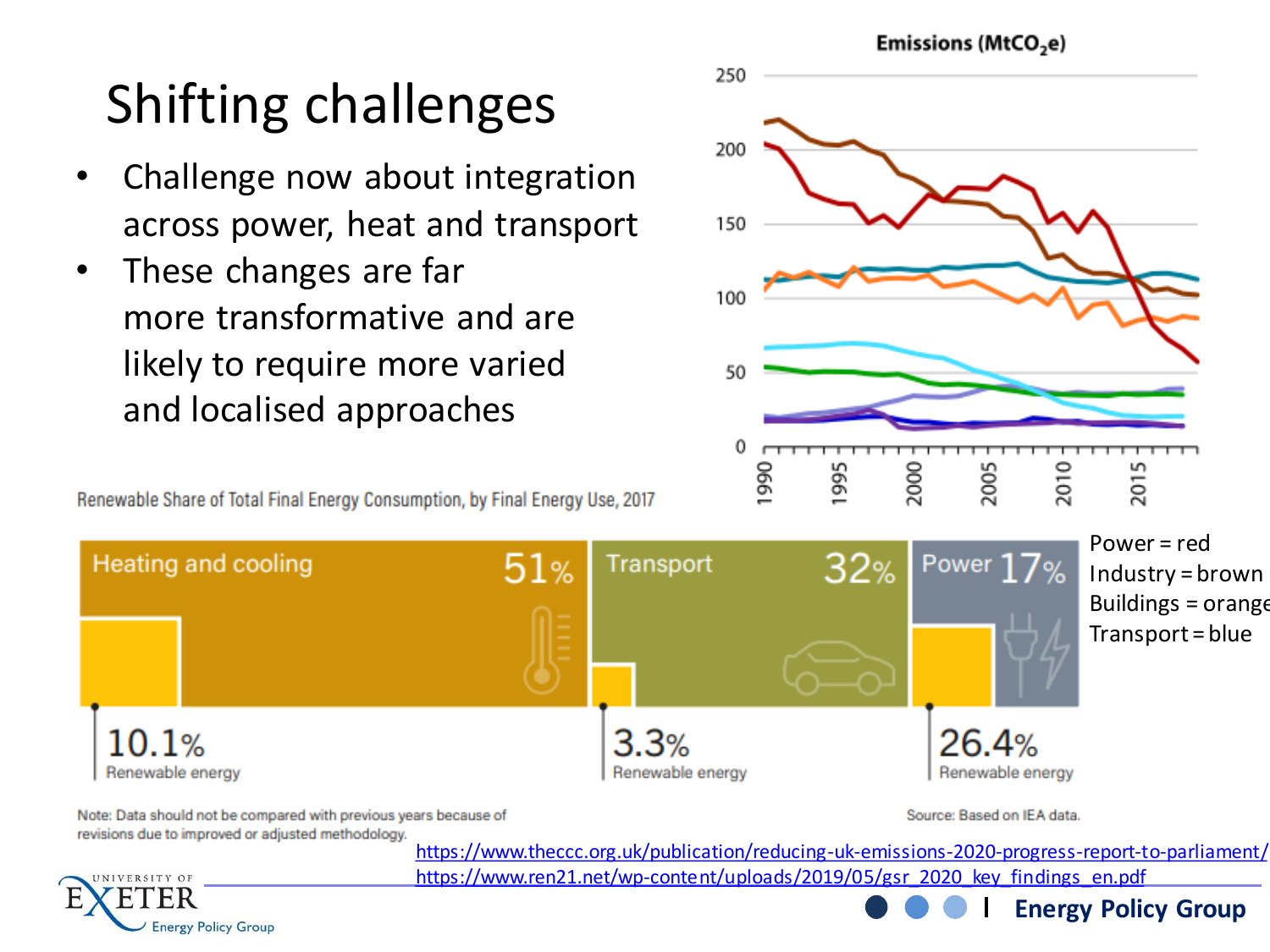#### Smart, flexible energy systems

- Centrality of electrification heat pumps, heat networks, hydrogen (?), electric vehicles
- Importance of smart flexibility  $-$  storage, demand side response
- From business model experimentation to regulatory structures and local planning **FUTURE POWER SYSTEM**